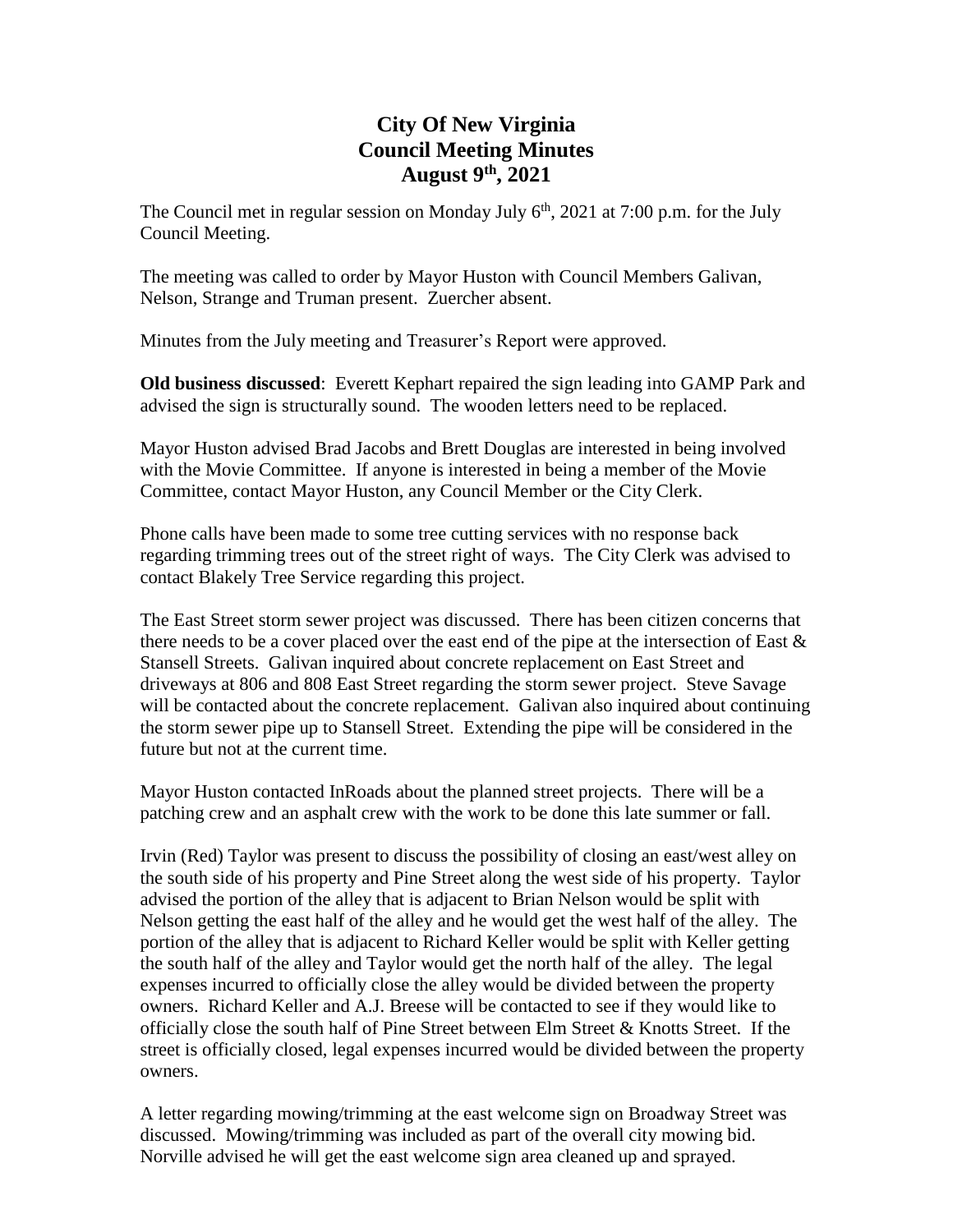**Water Utilities discussed:** After approximately six weeks, the large water leak was finally located and repaired. The leak was in the water main in the alley by the water tower. The leak was not surfacing and was finding its way into the sewer main. Mayor Huston advised the Council that City Clerk Brent Baughman spent a significant amount of time and effort above and beyond the routine City Clerk duties in locating the water leak and thought the Council should consider compensating him for his efforts. The leak was costing the City double the normal monthly bill from Warren Rural Water. Galivan moved. Seconded by Truman, to pay City Clerk, Brent Baughman, an additional \$1500.00 for all the extra time and effort spent in locating the 25,000 gallon/day leak and having it promptly repaired. A roll call vote was taken: 4 ayes, 0 nays. Motion carried.

**Law Enforcement –** The report summary from the Sheriff's Office for the month of July was reviewed. Deputies received or initiated 14 calls for service during the month. Officers spent in excess of 46 hours in the City for the month. There were no citations and/or warnings written for traffic violations that occurred within the City of New Virginia proper.

**Fire Department Business:** Chief Zuercher advised that when Warren County purchased hand-held radios and microphones for the fire departments in the county, all radios came with law enforcement rated microphones. These microphones are not rated for extreme heat and water conditions. The fire department has five microphones that need to be replaced because of this. Galivan moved, seconded by Truman to approve the purchase up to \$2500.00 for the purchase of five new hand-held radio microphones rated for extreme heat and water conditions. A roll call vote was taken: 4 ayes, 0 nays. Motion carried.

The generator being donated to the City from EveryStep Hospice will be available in late August. A concrete pad needs to be poured on the north side of the fire station for the generator.

A trailer for the grain bin rescue equipment has been purchased. The \$1500.00 received from Farm Bureau will be transferred to the New Virginia Fire Association.

Filling the City Clerk position starting September  $1<sup>st</sup>$ , 2021 was discussed. City Clerk Brent Baughman will vacate the position as of August  $31<sup>st</sup>$ , 2021 due to the start of receiving IPERS payments starting September  $30<sup>th</sup>$ , 2021. Nelson moved, seconded by Truman to take the City Clerk position salary and the average of the Deputy Clerk wages over a six month period as payment for the Deputy Clerk to become the City Clerk. A roll call vote was taken: 4 ayes, o nays. Motion carried.

Strange moved, seconded by Galivan to approve the 2021-22 fiscal year salaries/wages as follows: City Clerk – base \$1250.00/month from both general and water utilities; Deputy Clerk - \$20.00/hr.; City Treasurer - \$50.00/qtr.; City Council - \$50.00/mtg.; Mayor - \$100.00/mtg. A roll call vote was taken: 4 ayes, 0 nays. Motion carried.